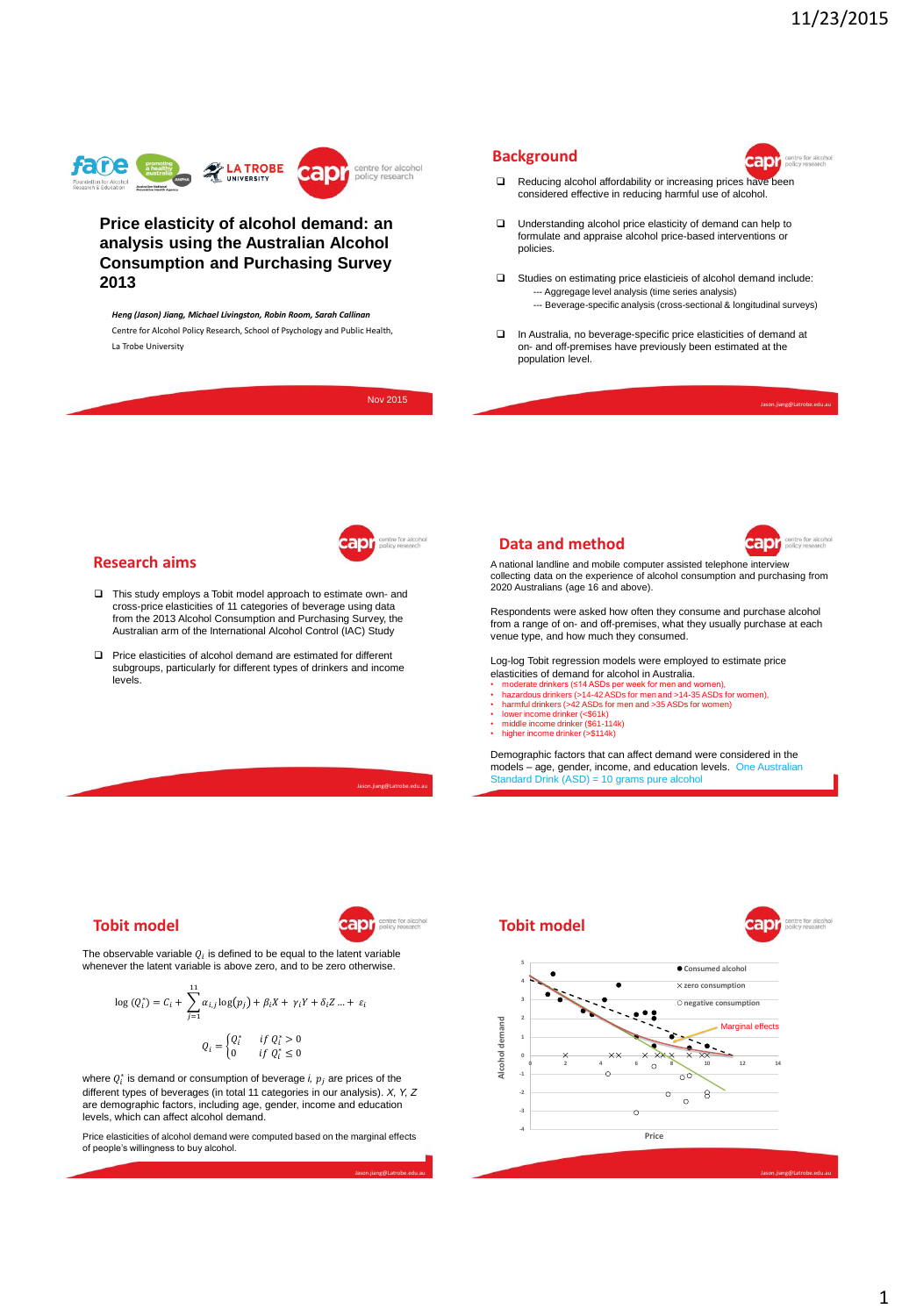# **Results (1/5)**



**Table 1a** Weighted average number of standard drinks purchased and average price per standard drink at on- and off-license premises in Australia

| (n)                      |                 | Quantity of purchasing (ASDs) Price (\$) (n=1823) |      |               |  |
|--------------------------|-----------------|---------------------------------------------------|------|---------------|--|
|                          | 95% CIs<br>Mean |                                                   | Mean | 95% CIs       |  |
| On-premises (2020)       |                 |                                                   |      |               |  |
| Regular beer             | 245.3           | 213-278                                           | 4.41 | 4.24-4.58     |  |
| Mid-strength beer        | 41.2            | 33-50                                             | 5.99 | 5.62-6.37     |  |
| Bottle wine              | 229.8           | 199-260                                           | 6.25 | 5.80-6.71     |  |
| Spirits                  | 135.5           | 101-170                                           | 5.34 | 4.76-5.91     |  |
| <b>RTDs</b>              | 25.3            | 16-35                                             | 6.35 | 5.90-6.79     |  |
| Off-premises (2020)      |                 |                                                   |      |               |  |
| Regular beer             | 346.1           | 190-502                                           | 1.57 | 1.51-1.63     |  |
| Low- & Mid-strength beer | 48.1            | 33-64                                             | 2.31 | 2.01-2.62     |  |
| Bottle wine              | 273.4           | 231-316                                           | 1.96 | 1.78-2.13     |  |
| Cask wine                | 39.3            | 24-55                                             | 0.65 | $0.47 - 0.83$ |  |
| Spirits                  | 122.4           | 89-156                                            | 1.67 | 1.52-1.83     |  |
| <b>RTDs</b>              | 17.3            | $12 - 23$                                         | 2.79 | 2.46-3.12     |  |

### **Results (2/5)**



**Table 1b Table 1a** Weighted average number of standard drinks purchased and average price per standard drink at on- and off-license premises in Australia

| (n)                      | Quantity of purchasing (ASDs) |            | Price (\$) <sup>a</sup> |               |  |
|--------------------------|-------------------------------|------------|-------------------------|---------------|--|
|                          | Mean                          | 95% CIs    | Mean                    | 95% CIs       |  |
| Types of drinkers        |                               |            |                         |               |  |
| Moderate (1071)          | 500.2                         | 427-572    | 1.66                    | 1.54-1.78     |  |
| Hazardous (576)          | 2360.8                        | 2215-2507  | 1.35                    | $1.23 - 1.46$ |  |
| Harmful (373)            | 8377.5                        | 6749-10005 | 1.16                    | 1.03-1.28     |  |
| Consumer's income levels |                               |            |                         |               |  |
| Low income (555)         | 1209.2                        | 964-1455   | 1.35                    | 1.19-1.52     |  |
| Middle income (636)      | 1882.2                        | 1285-2480  | 1.52                    | 1.39-1.64     |  |
| High income (606)        | 1937.6                        | 1672-2203  | 1.76                    | 1.58-1.94     |  |

#### **Results (3/5)**

**Results (5/5)**



centre for alcohol<br>policy research

anr

**Table 2** Alcohol beverages own- and cross-prices elasticities calculated at mean values of marginal effects

| <b>On-premises</b>  |                                                                                                          |                  |                              | <b>Off-premises</b> |         |         |                  |         |                       |         |         |
|---------------------|----------------------------------------------------------------------------------------------------------|------------------|------------------------------|---------------------|---------|---------|------------------|---------|-----------------------|---------|---------|
| $N = 2020$          | Regbeer                                                                                                  | Low&<br>Mid beer | Botwine Spirits RTDs Regbeer |                     |         |         | Low&<br>Mid beer | Botwine | Caskwine Spirits RTDs |         |         |
| $P($ on-regbeer $)$ | $-0.43$                                                                                                  |                  |                              |                     |         | 0.34    |                  |         |                       |         |         |
| P(on-midbeer)       |                                                                                                          | $-0.57$          |                              |                     |         |         | 0.08             |         |                       |         |         |
| P(on-botwine)       |                                                                                                          |                  | $-0.22$                      |                     |         |         |                  | 0.45    |                       |         |         |
| $P($ on-spirits $)$ |                                                                                                          |                  |                              | 0.00                |         |         |                  |         |                       |         |         |
| $P$ (on-RTDs)       |                                                                                                          |                  |                              |                     | $-0.10$ |         |                  |         |                       |         | 0.01    |
| $P$ (off-regbeer)   | 1.01                                                                                                     |                  |                              |                     |         | $-1.24$ | $-0.28$          |         |                       |         |         |
| P(off-midbeer)      |                                                                                                          | 0.71             |                              |                     |         | $-0.01$ | $-0.55$          |         |                       |         |         |
| P(off-botwine)      | $-0.30$                                                                                                  |                  | 0.61                         | $-0.32$             |         | $-0.21$ |                  | $-0.89$ |                       | $-0.26$ |         |
| P(off-caskwine)     |                                                                                                          |                  | $-1.13$                      |                     |         |         |                  |         | $-1.55$               | $-0.82$ |         |
| $P$ (off-spirits)   |                                                                                                          |                  |                              | 0.76                |         |         |                  |         |                       | $-0.29$ |         |
| $P$ (off-RTDs)      |                                                                                                          |                  |                              |                     | 1.00    |         |                  |         |                       |         | $-0.19$ |
|                     | Note: the significant results are highlighted as red in the table, dark cells are own price elasticities |                  |                              |                     |         |         |                  |         |                       |         |         |

#### **Results (4/5)**



Table 3 Own-price elasticities of demand for alcohol beverages by drinker types

| $N = 2020$           | <b>On-premises</b> |         |                                                                |         | <b>Off-premises</b> |         |         |         |  |
|----------------------|--------------------|---------|----------------------------------------------------------------|---------|---------------------|---------|---------|---------|--|
|                      | on-beer            | on-wine | lon-spirits lon-RTDs off-beer loff-wine loff-spirits loff-RTDs |         |                     |         |         |         |  |
| Moderate<br>drinker  | 0.11               | $-0.07$ | 0.09                                                           | $-0.21$ | $-0.95$             | $-0.62$ | $-0.15$ | $-0.11$ |  |
| Hazardous<br>drinker | $-0.30$            | $-0.36$ | $-0.06$                                                        | $-0.59$ | $-0.90$             | $-0.49$ | $-0.32$ | $-0.23$ |  |
| Harmful drinker-0.59 |                    | $-0.59$ | $-0.22$                                                        | $-0.16$ | $-1.18$             | $-1.00$ | $-0.48$ | $-0.04$ |  |

Note: the significant results were highlighted as red in the table

.<br>In.jiang@Latrobe.edu.

#### **Conclusions**



- 1) Our survey results show off-premise purchases are generally a cheaper source of alcohol, and cheapest by far, because of the current model of taxation, is off-premise cask wine (\$0.65 per ASD).
- 2) The own- and cross-price elasticities estimated in this study can be utilised to examine the effects of price-based interventions on alcohol consumption and related harms in Australia, which allows detailed examination of change in beverage-specific demand in response to change in prices at on- and offpremise sectors.
- 3) Results of own-price elasticities suggests that an increase in alcohol price or<br>tax will effectively reduce demand for alcohol for more price-elastic categories<br>of beverage, particularly for off-premise cask wine, bottl beer compared with on-premise regular beer and on-premise bottle wine. In contrast, demand for on-premises spirits and RTDs will not be significantly affected by its own price change.

jasonj@turningpoint.org.a

**Table 4** Own-price elasticities of demand for alcohol beverages by income types

| $N = 2020$    | <b>On-premises</b> |         |                                                           |         | Off-premises |         |         |         |
|---------------|--------------------|---------|-----------------------------------------------------------|---------|--------------|---------|---------|---------|
|               | on-beer            | on-wine | on-spirits on-RTDs off-beer off-wine off-spirits off-RTDs |         |              |         |         |         |
| Low income    | $-0.55$            | $-0.63$ | 0.03                                                      | $-0.32$ | $-1.16$      | $-0.95$ | $-0.42$ | $-0.26$ |
| Middle income | $-0.42$            | $-0.49$ | 0.02                                                      | $-0.14$ | $-1.08$      | $-1.02$ | $-0.23$ | $-0.15$ |
| High income   | $-0.32$            | $-0.50$ | 0.01                                                      | $-0.05$ | $-0.87$      | $-0.71$ | $-0.33$ | 0.01    |

Note: the significant results were highlighted as red in the table